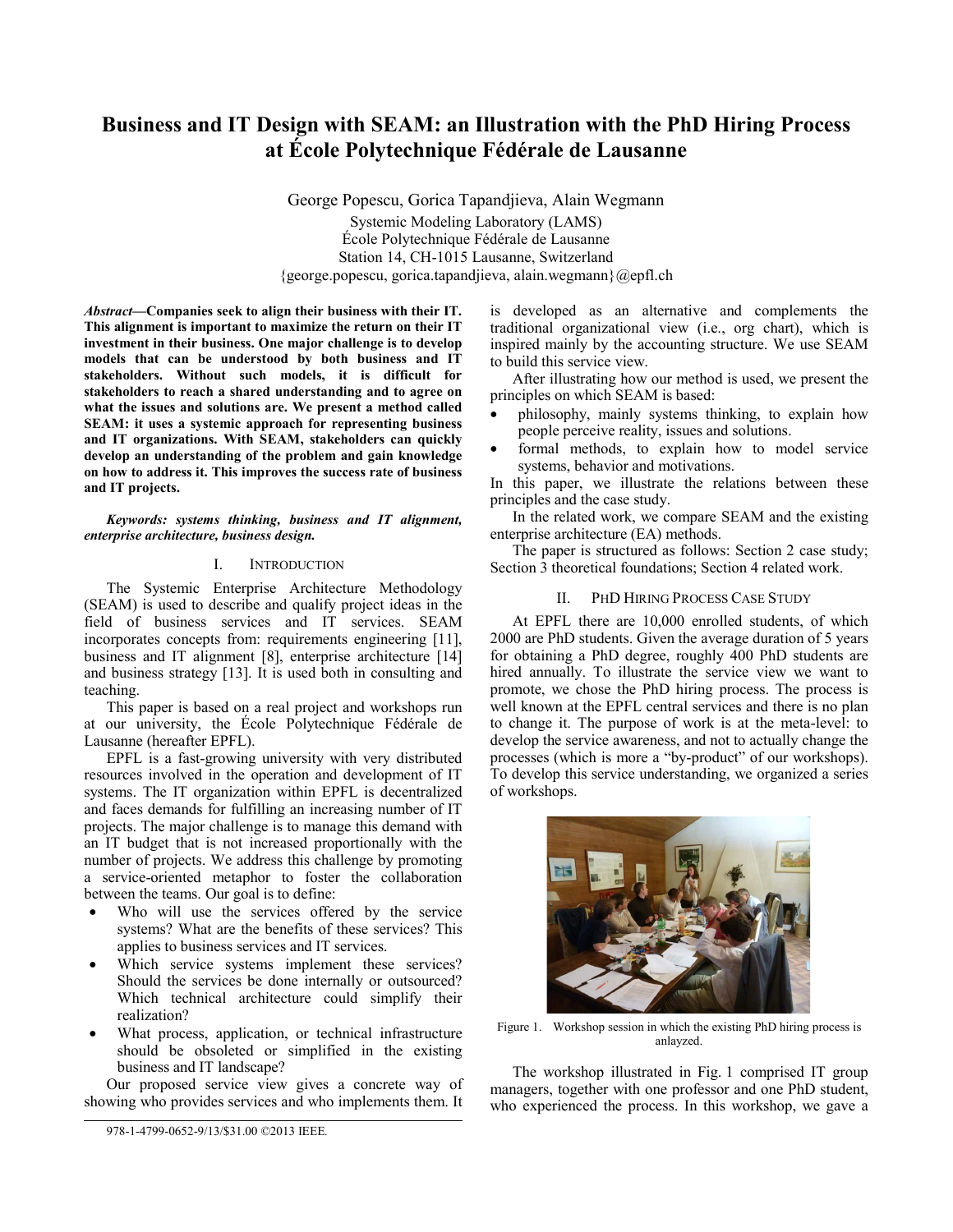sequence diagram describing the PhD hiring process and the actual documents of a process instance. The goal of the participants was to develop a model of the existing process situation. We illustrate the four typical phases that encompass a SEAM project: *service system identification, analysis of the situation as-is, identification of the issues* and *design of the solution*. Only the first three phases were done in the workshop. Typically, the design is done in a follow-up workshop. Our experience shows that people need to integrate the results of the analysis before working on designing solutions.

## *A. Service Systems Identification*

In the PhD hiring process, there are two important service systems, the Academic Affairs and the Human Resources units. They host two major applications: IS-Academia and SAP, respectively. These service systems belong to the EPFL & the world, as illustrated in Fig. 2. We chose this name for the broader service system that represents the overall project context. To make the model simpler, we do not differentiate between the actors within and outside EPFL. This holds, as the end user within EPFL (i.e., the professor) and the one outside EPFL (i.e., the applicant) need to get the same kind of services (e.g., simple to use).

We present a process model, a cleaned-up version of the one developed in the workshop. The process has 3 subprocesses: Registration, Selection and Employement (Fig. 2). They are represented inside the EPFL & the world system. In a SEAM model, we purposely do not show the details of the processes and services, to avoid being caught in discussing details. We are more interested in broad issues and solutions. Our main focus is identifiying stakeholders, as well as understanding their responsibilities, the issues and the solutions. The descriptions of the three sub-processes are:

*Registration*. The sub-process begins when an Applicant uses the Registration service from the Academic Affairs to fill out his application record and upload his documents to IS-Academia (Fig. 2A&B). IS-Academia is the academic management application of EPFL. The Registration service is implemented by the Registration process within the Academic Affairs (Fig. 2A). IS-Academia is one of the actors of this process. We represent processes with hexagons (Fig. 2A&B). The dashed line denotes that the physical Documents on the Applicant side are the same as those uploaded to IS-Academia. The purpose of this subprocess is to decide who is admissable; we do not show how this decision is taken. This sub-process ends with the Doctoral School Administrative Assistant sending all applicants an e-mail to inform them whether they are admissible or not.

*Selection*. After having identified admisssable applicants, the Professor organizes interviews with his candidates of choice. The matchmaking part of the process, between applicants and professors, is not supported by any existing IT application. The Professor and the Lab Secretary use IS-Academia only to read Application Records and to insert some additional notes about the Applicants they are interested in. The Professor selects an Applicant and informs the Lab Secretary (e.g., phone) of his choice. Then the Lab Secretary informs the Doctoral School Administrative Assistant (e.g., e-mail) and requests the preparation of an Admission letter confirming that the selected candidate will be hired by the Professor's lab. This physical letter has to be signed by the Doctoral School Director and the Professor hiring the Applicant (Fig. 2C). This is a key document in the actual hiring. The Lab Secretary, asks the Applicant (now a future PhD student) for a scan of the usual Documents required for the contract preparation (CV, passport copy, etc.). Some of these documents are the same as the ones uploaded in IS-Academia in the first part. Together with the Admission letter, the documents are sent to the HR Assistant.

*Employment*. At this stage, the HR Assistant prepares the contract and arranges for any visa application needs. Once the contract is ready, it is sent for signature to the future PhD student. At this time a new record in SAP is made for him. From this point on, the employment record of the PhD student is in SAP, and his academic record is in IS-Academia. In the meantime, the Lab Secretary takes care of the student's accreditation. The Doctoral Assistant informs the Applicant about social events, and language courses whereas the student prepares for his arrival in Switzerland: finds an apartment, registers for language courses, etc*.* 

## *B. Issues Identification*

We identified the PhD hiring issues through our discussions with the workshops participants. The issues are marked with an exclamation ark in Fig. 2. The following three issues were selected as the most significant.

*Duplicated Application documents*. The applicant has to submit his Application documents twice (Fig. 2A).

Business: Part of the process is done manually: some documents are sent in physical format to the Lab Secretary, whereas some others are uploaded to IS-Academia and SAP (Fig. 2B).

IT: There is no application to support document management; IS-Academia and SAP are not linked, so information does not circulate from one application to the other (Fig.  $2B&C$ ).

*No visibility for Applicant and Professor of the overall process*. The Applicant does not known when he will receive the contract. This would be useful for him to plan his relocation. The Professor does not know if his future PhD student has received the contract and when he can legally start working (Fig. 2A).

Business: The Lab Secretary might be on vacation or forget about certain documents to be sent out to the HR assistant (Fig. 2A&C).

IT: There is no application to summarize the PhD hiring progress (Fig. 2B&C).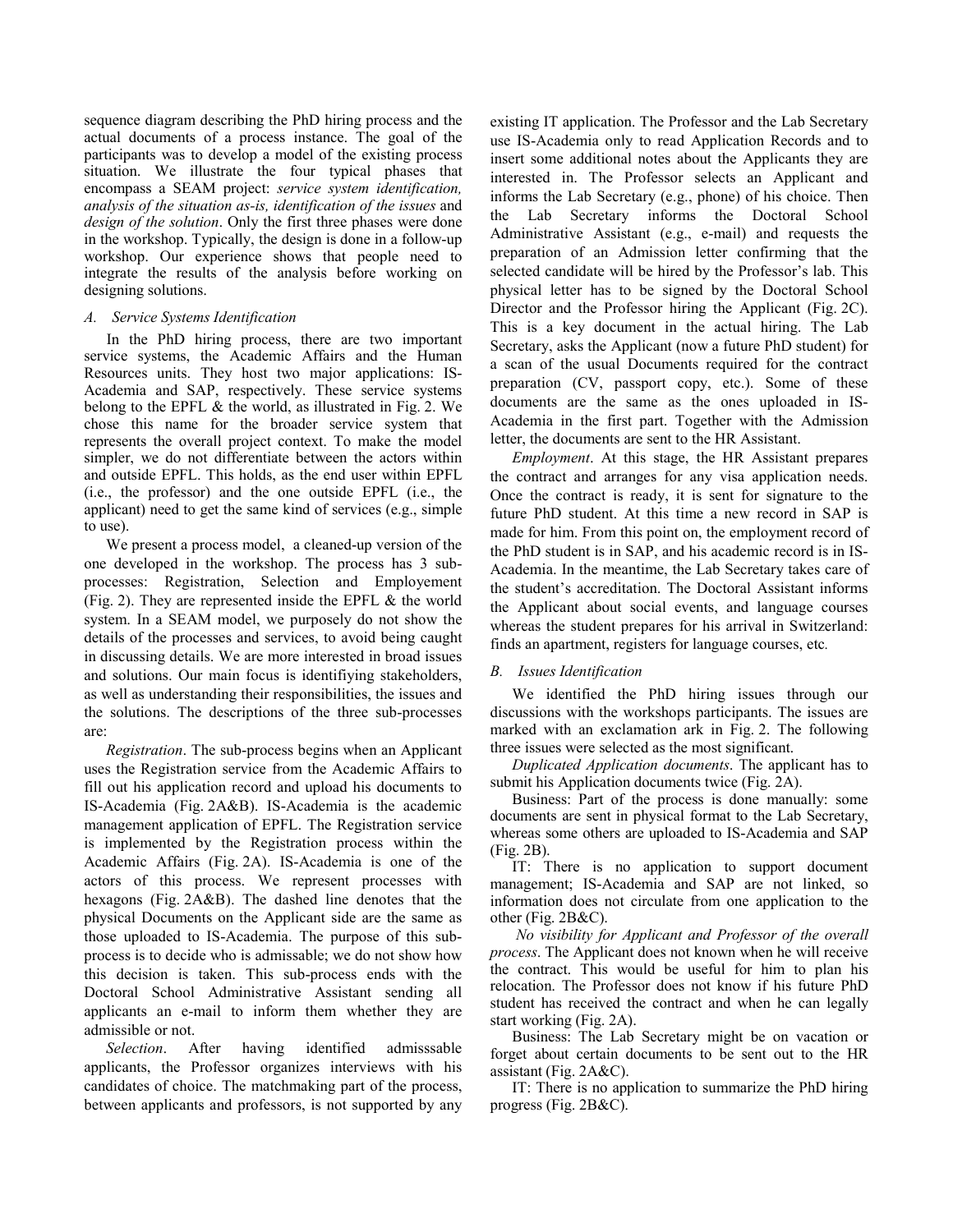

Figure 2. Behaviour as-is model of the current PhD hiring process



Figure 3. Behaviour to-be model of solution (A): Process automation



Figure 4. Behaviour to-be model of solution (B): Business activity monitoring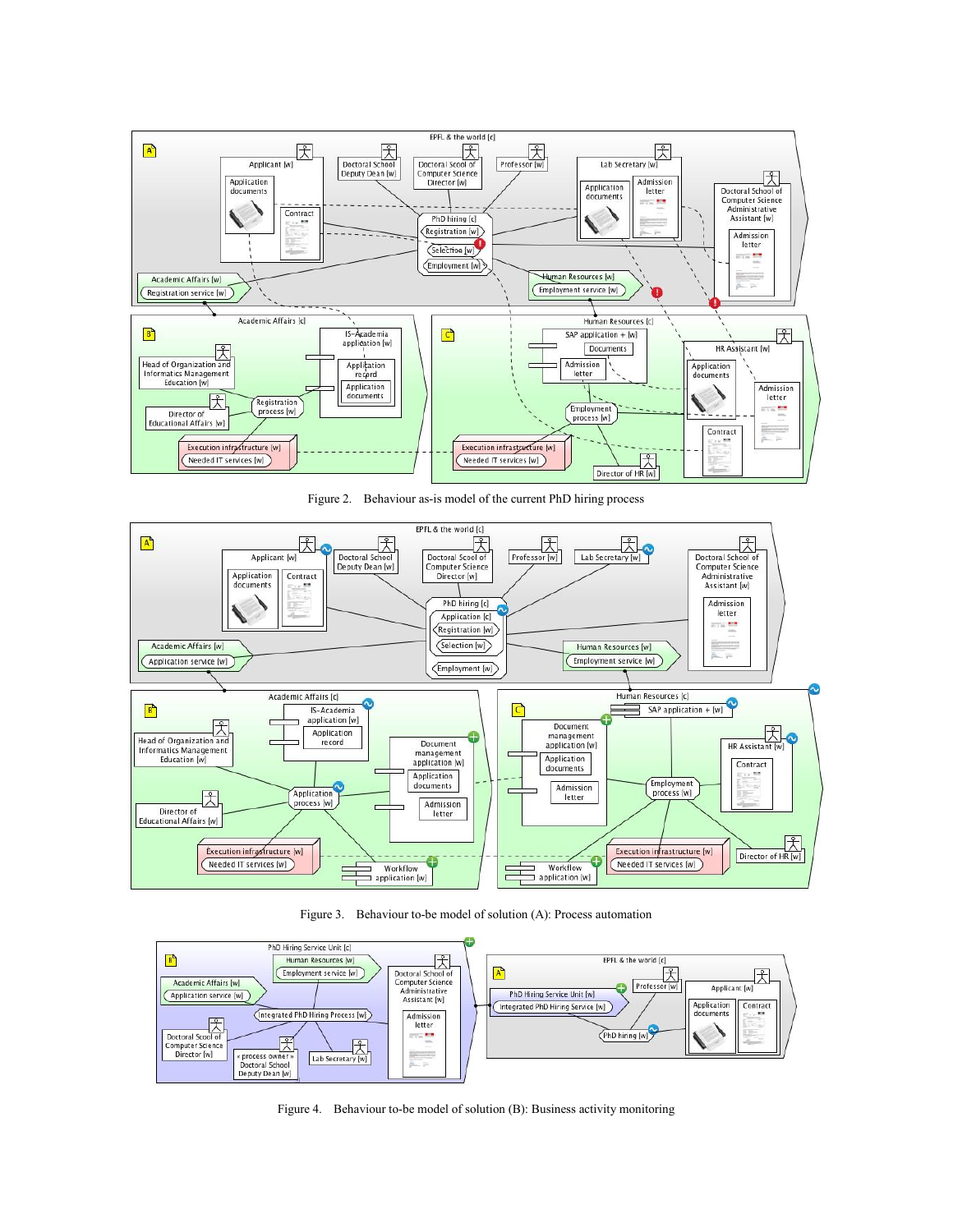*Unacceptable effort as quality of service (QoS)*. The hiring time up to contract in-hand is unknown (Fig. 2A). The Applicant does not have an estimate of the time required between acceptance and formal hiring. The process duration can take between 2 to 6 months. As the applicant does not receive any feedback, he might accept an offer from a competing university.

Business: There is no support for the Selection subprocess (Fig. 2A). The Academic Affairs and the Human Resources ensure only Registration and Employment services (Fig. 2A).

IT: There is no service level agreement (SLA) defined for the process duration (Fig. 2A). An SLA is a contract between business and IT people on non-functional requirements related to a service [4].

#### *C. Solution Design*

We present two solutions: *process automation* and *business activity monitoring*.

*Process automation*: To address the first two issues, we (1) assign the Selection sub-process to a service system, (2) add a workflow application, and (3) we add a document management application. In Fig. 3, we group the Registration and the Selection sub-processes into the Application sub-process that is supported by the Academic Affairs. Adding the same workflow application in the Academic Affairs and in Human Resources can provide process automation. A Document Management Application can store the master documents and provide them to both IS-Academia and SAP. The Workflow application can provide a simplified view of the process for the Professor and the Applicant. All of these applications can work together with a linking and automation technologies [9].

*Business activity monitoring:* In order to insure the quality of service (QoS), we need to define an SLA for the Integrated PhD Hiring Service. To have the SLA, we need a service system that provides the integrated service. In our case, we define the PhD Hiring Service Unit, which is the service system that will be responsible for maintaining the SLA (Fig. 4). This service system includes the Academic Affairs and the Human Resources and provides an integrated service to the two key stakeholders: the Professor and the Applicant. This unit provides the Integrated PhD Hiring Service to the Applicant and the Professor. As all processes are linked to one organization, the PhD Hiring Service Unit is responsible for ensuring the SLA of the hiring process. This enables us to assign a process owner responsible of the overall service [9].

#### III. THEORETICAL FOUNDATIONS OF SEAM

Generally, all methods have principles that explain why they require specific activities. Most often, such principles are implicit. In SEAM, we make these principles explicit. For example, many methods are based on the assumption that people agree on what exists in a company, but actually they do not. One of the SEAM principles states they need to explicitly agree on what exists.

All principles that define SEAM are captured in what we call a systemic paradigm [5]. The SEAM systemic paradigm is rooted in the Systems Inquiry defined by Banathy and Jenlink [1]. The SEAM systemic paradigm includes three parts: SEAM Philosophy, SEAM Theory and SEAM Methodology.

SEAM Philosophy explains how we perceive reality, how we model the perceived reality and how we make choices. SEAM Theory includes the theories used to build the models and to work with the models. SEAM Methodology defines how to run a SEAM project, which phases exist and what needs to be done.

In this section, we present some of the main principles of SEAM.

#### *A. SEAM Philosophy*

Systems Philosophy is the study, by using systems concepts, of how people think. A SEAM model is based on observations and perceptions. Each modeler defines one viewpoint that is valid and meaningful for him. Often, conflicting viewpoints are useful for developing a shared understanding. The organizational levels in a SEAM model enable the capture of different perspectives (business, organization, IT). Within a perspective, a consensus has to be reached between stakeholders. In our example, the workshop animator combined participants' viewpoints and developed SEAM models with their active involvement.

Banathy and Jenlink [1] identified three components of systems philosophy: epistemology, ontology and axiology:

• Epistemology describes the relationship between the model and the reality. It is often implicit.

• Ontology describes the model elements or method's vocabulary. It is usually explicit.

• Axiology describes the choices made by the modelers on what to model. It is usually implicit.

*Epistemology*. There are two main epistemological principles of SEAM:

*1)* **Constructivism Principle.** According to this principle reality is a social construction and does not exist as such. In our example, the workshop participants represent the EPFL & the world as a hierarchy of systems, which includes the Academic Affairs, Human Resources, and the Execution Infrastructure (Fig. 2A&B). Developing a model together enables the participants to develop a shared understanding. Designing the solution might require creating new service systems (Fig. 4). Thus, there is no general truth in SEAM models; the agreement is only achieved through the construction of the model itself.

*2)* **Embodied Cognition Principle.** According to this principle, knowledge is built on the emotional experience lived in the body. For example, in our models, we highlight the role of the Application letter and Documents (Fig. 2 and Fig. 3), which have an emotional significance to the participants (e.g., the Applicant and the Professor).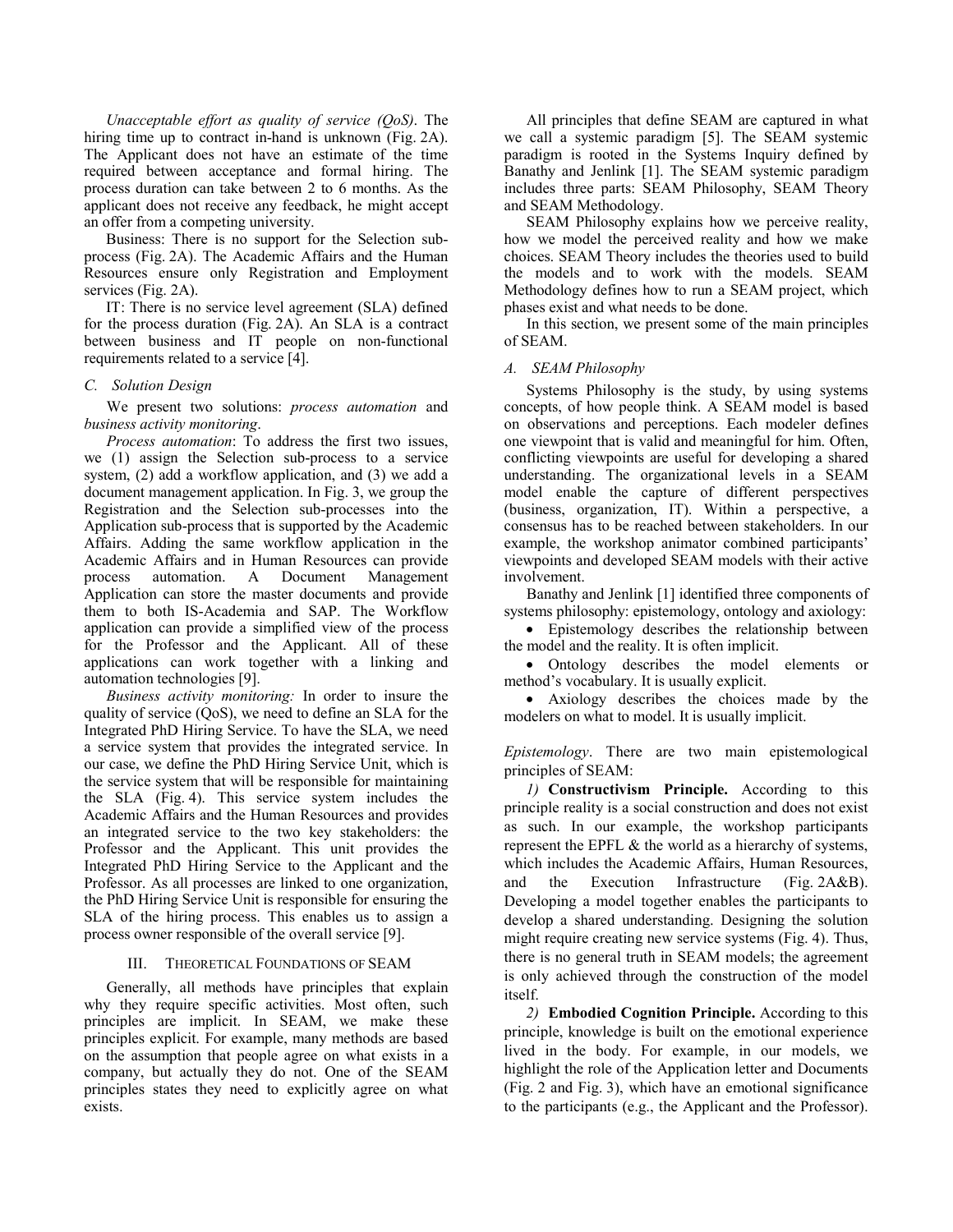During the PhD hiring workshop, SEAM models were built with real documents so that participants could relate to the specific facts they model. In the diagrams, we removed the real names but kept the functions and roles. In other workshops, we might keep the name of the people, and even (sometimes) add their pictures. Thus, the participants become much more engaged in the modeling process.

*Ontology*. The SEAM ontology includes vocabulary elements used to model the perceived reality. These are represented as service systems and, depending on the context, they are called: organizations, people, IT applications, etc.

We distinguish between model and diagram ontology.

*1)* **Model ontology**. A SEAM model is based on a hierarchy of service systems. We analyze the behavior or the motivation of the actors in the systems and even of the organizations themselves.

• Hierarchy. The fundamental element is the service system. Using a hierarchy of systems, we can represent what service is provided (by a service system as a whole, denoted as [w]) and how a service is provided (by a service as a composite, denoted as [c]). For example, in Fig. 4, we show the PhD Hiring Service Unit as a composite made of Human Resources and Academic Affairs as a whole. In Fig. 2, we can see how Academic Affairs is composed.

• Behavior. A service is the behavior of a service system as a whole; a process is the behavior of a service system as a composite (e.g., in Fig. 2A Academic Affairs [w] provides the Registration services [w], whereas in Fig. 2B Academic Affairs [c] contains the Registration Process [c]). Processes can be decomposed into subprocesses (e.g., in Fig. 2A PhD Hiring process [c] is decomposed into Registration [w], Selection [w] and Employment [w]).

• Goal-Belief. We model the stakeholders' motivations by using beliefs and goals. The goal-belief representation is not included here. However, we could have modeled (1) the Applicant's need for a contract to apply for housing (belief) and (2) his action of looking for an apartment (goal).

*2) Diagram***.** A SEAM diagram is drawn using the following specific principles:

• *Explicit hierarchy.* In Fig. 4, we see the hierarchy in which the service systems exist. Service systems are always represented in larger service systems that become their context. For example, EPFL  $\&$  the world  $[c]$ (Fig. 4A) is the larger service system. Inside EPFL & the world [c], there is a PhD Hiring Service Unit [w] (Fig. 4A). Inside the PhD Hiring Service Unit [c], there are the Academic Affairs [w] and Human Resources [w] (Fig. 4B). We represent hierarchies in SEAM as boxes inside boxes (as opposed to using a composition relationship). With this principle, we put an emphasis on which concepts are or are not hierarchical, and we make explicit the context in which the concepts exist*.*

• *Error-proof*. The "poka-yoke" mistake proofing mechanism applied to SEAM consists of making implicit elements explicit, in order to prevent misunderstandings, e.g., two modelers using the same name for different concepts. For instance, using service systems in Fig. 2A, modelers understand that the Academic Affairs provides only the Registration service, and not Selection or Employment.

*Axiology.* The SEAM axiology refers to ethics: choices made about what systems to show, what alternatives to design, etc. The SEAM axiology also refers to aesthetics: how to make simple, practical and easy to understand models. For example, we model behavior as one model element and not a detailed process. This puts an emphasis on the goal to be achieved rather than on the details of the implementation. This is often cited as one of the key features of SEAM.

## *B. SEAM Theory*

The theoretical foundations of SEAM are in General Systems Thinking (GST) [16] and in RM-ODP [15]. GST seeks to define general principles that can be applied to any phenomena across established disciplines. RM-ODP is an ISO software engineering standard that provides the underlying definitions for the SEAM concepts (e.g., object, behavior, state, property).

In developing the SEAM method, we were inspired by the Unified Modeling Language (UML). A partial set of the SEAM notation is similar to the UML notation [2]. The main difference is that we merged the UML diagrams into one SEAM diagram.

For the SEAM method, we were also inspired by the Catalysis [3] software development process. Some of the Catalysis main principles adapted in SEAM are the hierarchical modeling structure (systems' construction and systems' behavior), and localized and distributed actions (that matches services and processes).

#### *C. SEAM Methodology*

Most SEAM projects have four phases. They happen across multiple workshops and can be repeated when needed.

(1) Service Systems Identification. Workshop participants agree on which systems to model. In our example, this results in the Behavior as-is model (Fig. 2). We model a nested hierarchy of systems, i.e., the systems that compose EPFL & the world.

(2) Issue Identification. Workshop participants identify the issues. They are annotated in the Behavior as-is model developed in the previous phase (Fig. 2).

(3) Solution Design. Workshop participants explore possible solutions by adding or removing stakeholders or applications, and changing processes or services. The goal